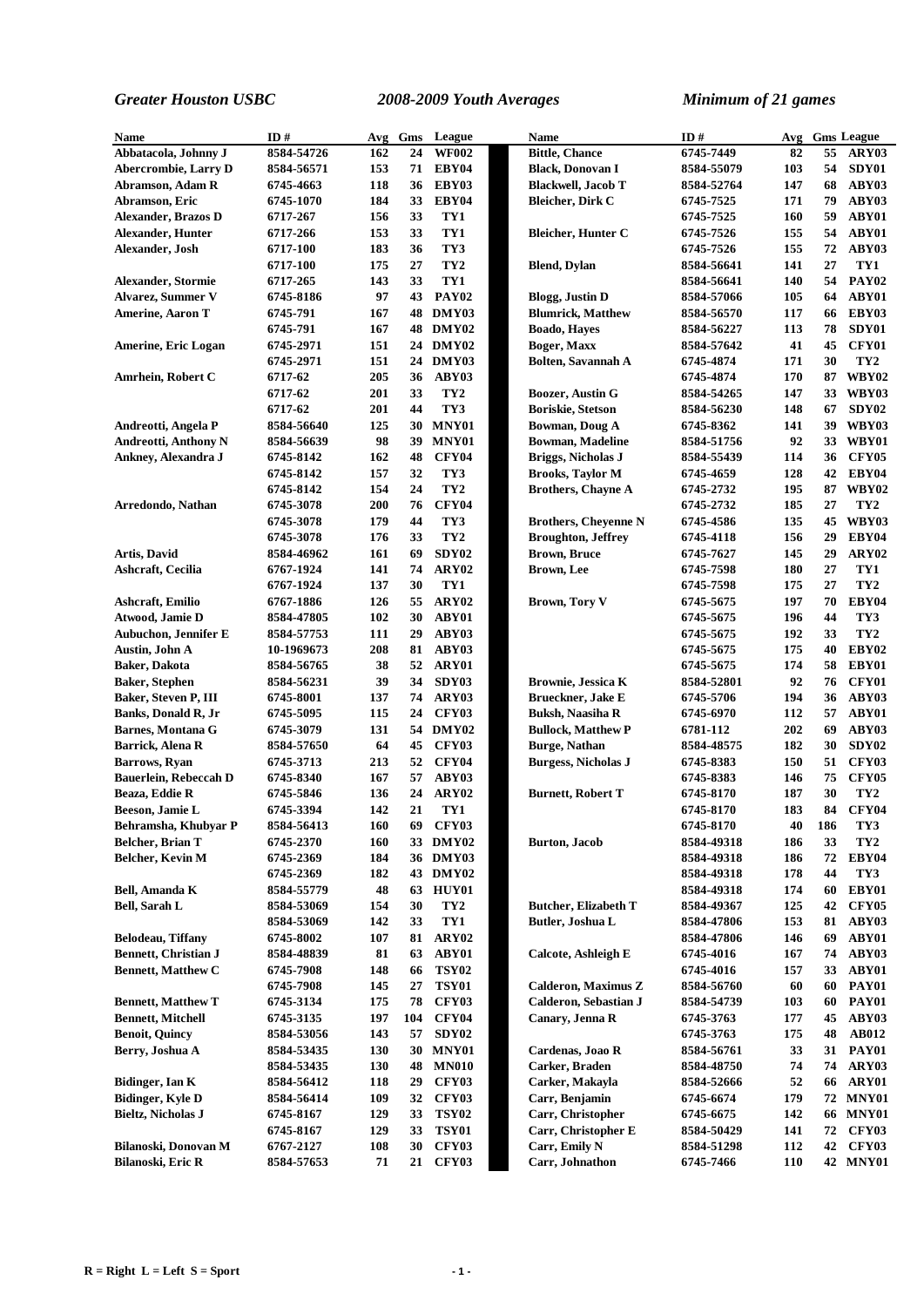| Name                       | ID#        | Avg | Gms | League          | Name                            | ID#        | Avg | <b>Gms League</b>       |
|----------------------------|------------|-----|-----|-----------------|---------------------------------|------------|-----|-------------------------|
| <b>Carroll, Cheyenne</b>   | 8584-56500 | 72  | 41  | ABY02           | Davis, Laurice R                | 8584-55780 | 93  | HUY01<br>66             |
| <b>Carson</b> , Quint I    | 8584-50787 | 95  | 39  | <b>PAY02</b>    | Davis, Magen S                  | 6717-370   | 145 | 30<br>TY1               |
| Carver, Ann M              | 8584-57536 | 74  | 33  | ABY03           | Dawson, Christopher R           | 6745-7410  | 128 | HUY01<br>66             |
| Casas, Daniel J            | 6745-6591  | 140 | 81  | ABY03           | Dawson, Gregory R               | 8584-52234 | 59  | <b>HUY01</b><br>66      |
|                            | 6745-6591  | 126 | 33  | TY1             | Dawson, Jeremy J                | 6745-6037  | 142 | HUY01<br>66             |
| Castaneda, Reuben A        | 8584-48892 | 139 |     | 69 DMY02        | Dawson, Timothy J               | 6745-6036  | 164 | HUY01<br>66             |
|                            | 8584-48892 | 139 |     | 69 DMY03        | DeLeon, Adrian D                | 6745-7482  | 137 | <b>TSY02</b><br>78      |
| Castillo, Clarissa         | 8584-56006 | 43  |     | 34 ARY01        |                                 | 6745-7482  | 133 | <b>TSY01</b><br>39      |
| <b>Castillo, Matthew</b>   | 8584-53998 | 147 |     | 51 MNY01        | Demny, Logan K                  | 6745-4855  | 167 | 27<br>CFY03             |
| Castro, Naomi M            | 6745-6949  | 101 |     | 42 WBY01        | Dennis, Nicholas D              | 6745-5867  | 193 | EBY04<br>51             |
| <b>Castro, Vincent M</b>   | 6745-6950  | 170 | 30  | TY <sub>2</sub> |                                 | 6745-5867  | 189 | 33<br>TY <sub>2</sub>   |
|                            | 6745-6950  | 170 | 87  | WBY02           |                                 | 6745-5867  | 185 | 44<br>TY3               |
| Cathey, Travis L           | 8584-49444 | 174 | 39  | ABY03           | Dobbs, Joshuah                  | 6745-8007  | 96  | ARY02<br>66             |
| Cavalier, Jonathan E       | 8584-57877 | 109 | 30  | ABY01           | <b>Dobbs, Matthew</b>           | 8584-48752 | 86  | ARY01<br>61             |
| Celis, Justin              | 6745-7341  | 141 | 27  | ARY02           | Dooley, Steve W                 | 8584-55425 | 170 | 87<br><b>CFY05</b>      |
| Chandra, Patricia          | 8584-55730 | 141 | 87  | <b>TSY02</b>    | Dragna, Kara                    | 8584-52646 | 84  | MNY01<br>21             |
|                            | 8584-55730 | 139 | 39  | <b>TSY01</b>    | Duarte, Dillon A                | 6745-6208  | 171 | WBY02<br>84             |
| Chapa, Josh R              | 6717-118   | 196 | 33  | TY <sub>2</sub> | <b>Dudley-Cleveland, Leslie</b> | 6745-5854  | 158 | 75<br>SDY <sub>02</sub> |
|                            | 6717-118   | 193 | 44  | TY3             | Duncan, Kenneth W               | 6717-269   | 106 | 24<br>TY1               |
| <b>Charles, Rosie A</b>    | 6745-8231  | 125 | 63  | ABY01           | Dye, Adam C                     | 8584-49360 | 80  | 78<br><b>CFY05</b>      |
| <b>Chase, Keifer R</b>     | 6745-4628  | 102 | 58  | <b>PAY02</b>    | Dye, Alex                       | 6745-8159  | 148 | <b>CFY03</b><br>48      |
| Chiu, Michael K            | 6745-8342  | 182 | 81  | ABY03           |                                 | 6745-8159  | 147 | <b>CFY05</b><br>87      |
| Chrisman, Brandon E        | 524-358    | 188 | 104 | <b>CFY04</b>    | Dyer, Sean E                    | 8584-55164 | 158 | <b>TSY01</b><br>30      |
| Christian, Justin G        | 5539-73    | 201 | 44  | TY3             |                                 | 8584-55164 | 156 | <b>TSY02</b><br>71      |
|                            | 5539-73    | 196 | 32  | TY <sub>2</sub> | Eagleson, John T                | 8584-55446 | 68  | 42<br>CFY01             |
|                            | 5539-73    | 189 | 84  | <b>CFY04</b>    | Eagleson, Leah A                | 8584-54599 | 88  | CFY01<br>42             |
| Cirillo, Miranda R         | 6745-5860  | 126 | 51  | <b>CFY03</b>    | Earles, Shannon M               | 8584-55746 | 156 | CFY03<br>30             |
| <b>Clayton, Ross E</b>     | 6745-8144  | 116 | 63  | <b>CFY03</b>    | Easley, Johathan E              | 8584-57643 | 64  | CFY01<br>42             |
| <b>Click, Bradley T</b>    | 6745-7828  | 102 | 90  | CFY01           | <b>Easley, Thomas</b>           | 8584-46947 | 122 | 57<br>SDY <sub>02</sub> |
| Cline, Carl J              | 8584-47699 | 163 | 83  | <b>TSY02</b>    | East, Crystal                   | 6745-8270  | 95  | WBY01<br>63             |
|                            | 8584-47699 | 153 | 36  | <b>TSY01</b>    | East, Kennith A                 | 8584-57584 | 121 | 36 WBY01                |
| Cline, Crystal J           | 8584-47700 | 83  | 72  | <b>TSY02</b>    | <b>East, Kevin</b>              | 6745-8275  | 123 | WBY01<br>39             |
|                            | 8584-47700 | 78  | 33  | <b>TSY01</b>    | Eddy, Ashley M                  | 8584-49742 | 125 | 59 DMY03                |
| Coggins, Sean R            | 6745-5367  | 162 | 33  | <b>TSY01</b>    |                                 | 8584-49742 | 125 | 59 DMY02                |
|                            | 6745-5367  | 160 | 81  | <b>TSY02</b>    | <b>Edwards</b> , Dayton         | 6745-7912  | 109 | 72 DMY03                |
| Colby, Mark A              | 6745-4066  | 124 | 57  | <b>CFY03</b>    |                                 | 6745-7912  | 109 | 72 DMY02                |
| Collings, Justin L         | 8584-56533 | 138 | 30  | TY1             | <b>Edwards, Dominique</b>       | 6745-1324  | 176 | 72 DMY03                |
| <b>Colville, Mackenzie</b> | 8584-56069 | 72  | 87  | WBY01           |                                 | 6745-1324  | 176 | 72 DMY02                |
| Cook, Clay A               | 8584-56410 | 88  | 81  | <b>CFY02</b>    | Eichberger, Tori                | 6745-3144  | 126 | CFY03<br>47             |
| Cook, Gregory F            | 6745-2234  | 220 | 112 | CFY04           | Eisemann, Jeffrey (Kendall)     | 6745-3917  | 132 | <b>PAY02</b><br>54      |
|                            | 6745-2234  | 212 | 44  | TY3             | Eisemann, Jeremy Kalub          | 6745-7471  | 131 | 51<br><b>PAY01</b>      |
|                            | 6745-2234  | 206 | 33  | TY <sub>2</sub> | Eisemann, Keenan                | 6745-3918  | 193 | 24<br>TY3               |
| Correa, Joseph A           | 8584-55877 | 97  | 67  | ARY03           |                                 | 6745-3918  | 170 | <b>PAY02</b><br>38      |
| Cortes, Fernanda           | 8584-50456 | 158 | 27  | TY <sub>2</sub> | Eisner, Ben J                   | 6745-7682  | 133 | <b>PAY02</b><br>21      |
|                            | 8584-50456 | 154 | 60  | <b>CFY03</b>    | <b>Elliott</b> , James M        | 10-1799839 | 187 | ABY03<br>36             |
| Couch, Zachary D           | 8584-49211 | 93  | 27  | <b>TSY01</b>    | <b>Elsner, Russell J</b>        | 6745-6429  | 110 | 72 DMY02                |
|                            | 8584-49211 | 92  | 75  | <b>TSY02</b>    |                                 | 6745-6429  | 110 | 72 DMY03                |
| <b>Cousby, Nicolaus D</b>  | 6745-2102  | 200 |     | 71 DMY02        | <b>Engel, Cameron</b>           | 6745-1200  | 199 | 72<br>ABY03             |
|                            | 6745-2102  | 200 |     | 71 DMY03        | <b>Escamilla, Destiny A</b>     | 8584-53781 | 94  | 59<br><b>TSY02</b>      |
|                            | 6745-2102  | 194 | 30  | TY <sub>2</sub> |                                 | 8584-53781 | 93  | <b>TSY01</b><br>27      |
|                            | 6745-2102  | 193 | 44  | TY3             | Escamilla, Gabrielle D          | 8584-49212 | 147 | <b>TSY01</b><br>36      |
| Crawford, Kavlynn          | 8584-48751 | 75  | 57  | ARY03           |                                 | 8584-49212 | 146 | <b>TSY02</b><br>78      |
| Crisp, Ryan J              | 8584-52238 | 75  | 54  | HUY01           | Evans, Delana L                 | 8584-48770 | 152 | ARY02<br>69             |
| Croce, Julie               | 6745-4780  | 118 | 57  | ARY02           | <b>Evans, Nick K</b>            | 8584-57876 | 85  | ABY01<br>27             |
| Cross, Eric L              | 8584-53557 | 105 | 63  | HUY01           | Fabain, Jerrett V               | 6789-8     | 189 | 54<br>ABY03             |
| Cross, Ryan J              | 8584-54210 | 89  | 63  | HUY01           | <b>Fails, Alfred</b>            | 6745-606   | 171 | WBY02<br>84             |
| Crowe, Michael J           | 6745-5336  | 182 |     | 81 WBY02        | Fajkus, Ashley N                | 6745-4731  | 132 | SDY02<br>21             |
| Cruz, Bianca               | 8584-55878 | 75  | 68  | ARY03           | Farber, Ellen M                 | 6745-3920  | 176 | 27<br>TY2               |
| <b>Cupples, Chris</b>      | 6745-4407  | 114 | 69  | ABY03           |                                 | 6745-3920  | 176 | 39<br><b>PAY02</b>      |
| Dahringer, Travis A        | 6745-2393  | 195 | 60  | SDY02           |                                 | 6745-3920  | 166 | 32<br>TY3               |
| Daniels, Emily             | 6745-4961  | 137 |     | <b>78 WBY01</b> |                                 | 6745-3920  | 149 | EBY02<br>24             |
| Daniels, Joe               | 6745-4957  | 116 |     | 74 WBY01        | <b>Farmer</b> , Briley          | 8584-46963 | 186 | 48<br>SDY02             |
| Daniels, Leann             | 6745-4958  | 128 |     | 81 WBY01        | Fenstermacher, Kelsie           | 6745-5422  | 125 | 84 WBY01                |
| Davis, Bastian S           | 8584-55781 | 69  |     | <b>66 HUY01</b> | Fieldcamp, Chris L              | 8584-52765 | 141 | 75 ABY03                |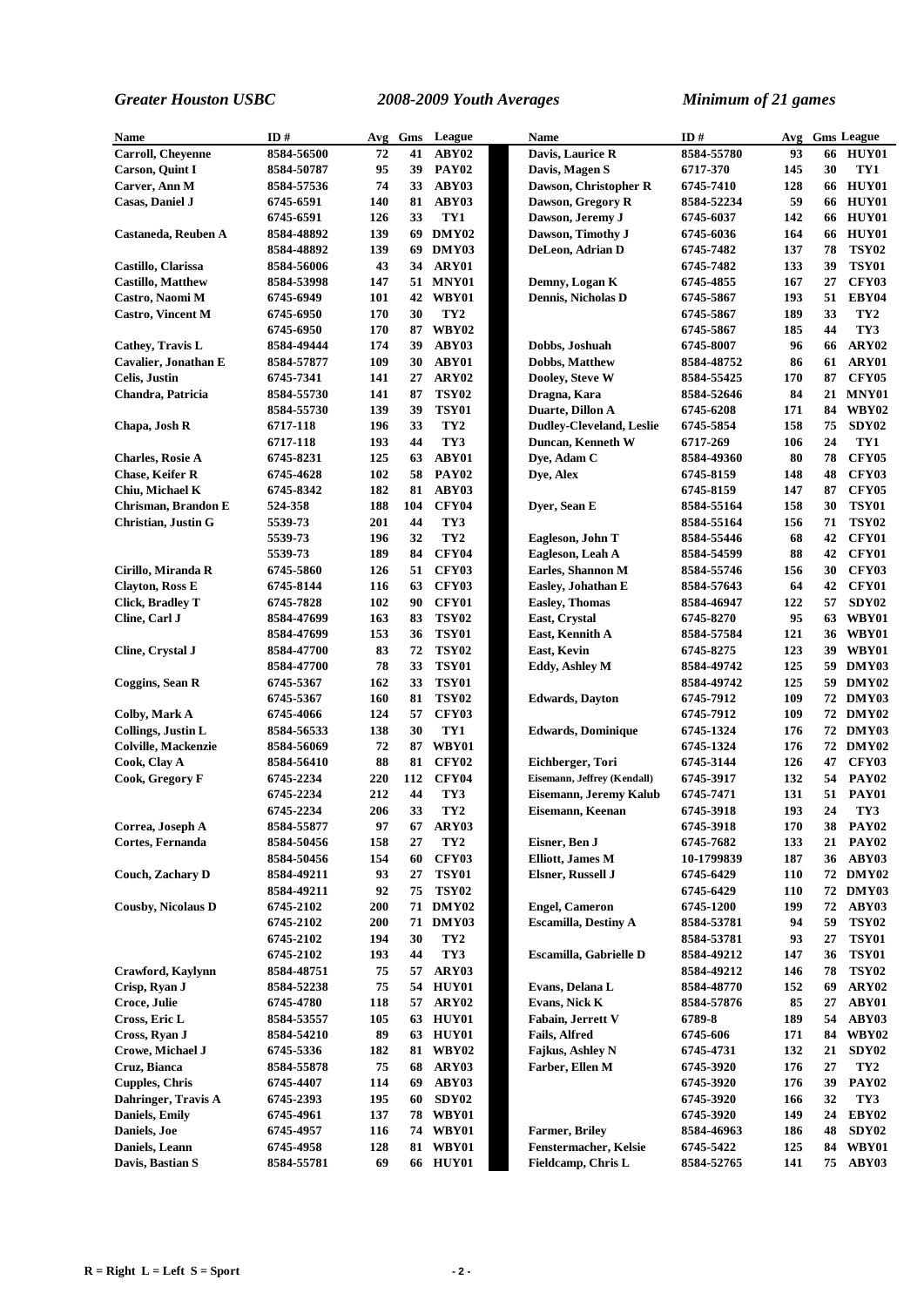| Name                        | ID#        | Avg | Gms | League          | Name                     | ID#        | Avg        |     | <b>Gms League</b> |
|-----------------------------|------------|-----|-----|-----------------|--------------------------|------------|------------|-----|-------------------|
|                             | 8584-52765 | 137 | 26  | ABY01           | <b>Hamilton</b> , Marlon | 6745-8395  | 127        | 75  | ARY02             |
|                             |            | 103 |     | 54 EBY03        |                          | 6745-8395  | 117        | 27  | TY1               |
| <b>Fisher, Chelsea</b>      | 6745-6719  |     |     |                 |                          |            |            |     |                   |
| Fisher, Kerstan             | 6745-6720  | 125 |     | 66 EBY03        | Hammerle, Dylan B        | 6745-7754  | 154        | 59  | ABY03             |
| <b>Fitzgerald, Caleb M</b>  | 8584-55782 | 80  |     | 51 HUY01        | Harder, Brandon          | 6745-8011  | 94         | 69  | ARY01             |
| <b>Flores, Brandi</b>       | 6745-5701  | 134 | 69  | EBY04           | Harder, Daniel           | 6745-8012  | 116        | 72  | ARY02             |
| <b>Foerster, Kevin S</b>    | 6745-4872  | 213 | 112 | <b>CFY04</b>    | Hardin, Christopher M    | 6745-6065  | 147        | 60  | HUY01             |
|                             | 6745-4872  | 200 | 33  | TY <sub>2</sub> | Hardin, Hillary A        | 6745-6063  | 140        | 45  | HUY01             |
|                             | 6745-4872  | 194 | 44  | TY3             | Harvey, Blake A          | 8584-56210 | 88         | 54  | <b>HUY01</b>      |
|                             | 6745-4872  | 178 | 54  | EBY01           | Haught, Brandon A        | 6745-7521  | 172        | 81  | ABY03             |
| <b>Fojtik, Lance</b>        | 8584-57450 | 44  | 24  | SDY03           | Haynes, Jessica M        | 8647-5212  | 164        | 30  | ABY03             |
| Ford, Charlotte             | 8584-52671 | 57  | 62  | ARY01           | Havs, Brent A            | 6745-5092  | 185        | 100 | CFY04             |
| <b>Fowler, Nicholas</b>     | 8584-55074 | 112 | 68  | SDY01           | Heber, Roger L           | 8584-56782 | 108        | 67  | <b>TSY02</b>      |
| Frank, Xavier C             | 6721-16    | 186 | 30  | TY1             |                          | 8584-56782 | 99         | 26  | <b>TSY01</b>      |
|                             | 6721-16    | 179 | 30  | TY <sub>2</sub> | Helm, Devin J            | 6717-126   | 166        | 27  | TY <sub>2</sub>   |
| Freeman, Julia M            | 6745-6038  | 179 | 60  | EBY01           | Helm, Shawna J           | 8626-3362  | 96         | 33  | TY1               |
|                             | 6745-6038  | 170 | 40  | EBY02           | <b>Henley, Thomas</b>    | 8584-54264 | 134        | 66  | WBY03             |
|                             | 6745-6038  | 164 |     | <b>66 HUY01</b> | <b>Hennick, Corbin K</b> | 6745-4169  | 178        | 32  | TY <sub>2</sub>   |
| Freeman, Terrell (TJ) E, Jr | 6745-6035  | 159 | 27  | HUY01           |                          | 6745-4169  | 177        | 87  | <b>WBY02</b>      |
|                             | 6745-6035  | 102 | 39  | <b>HUY01</b>    | Hernandez, Jose R        | 6745-5823  | 189        | 60  | ARY02             |
| Fremin, Samantha E          |            | 121 |     | <b>TSY02</b>    |                          |            | 98         | 56  | ARY <sub>02</sub> |
|                             | 8584-55694 |     | 69  |                 | Hernandez, Monica Y      | 6745-3832  |            |     |                   |
|                             | 8584-55694 | 118 | 30  | <b>TSY01</b>    | Hesser, Jason P          | 8584-55887 | 96         | 81  | ARY <sub>02</sub> |
| Fremin, Seth                | 8584-52020 | 104 | 63  | <b>TSY02</b>    | Hester, William A        | 8584-48893 | 83         |     | 61 DMY02          |
|                             | 8584-52020 | 99  | 27  | <b>TSY01</b>    |                          | 8584-48893 | 83         |     | 61 DMY03          |
| <b>Gabel, Brittany M</b>    | 8584-56780 | 100 | 50  | <b>TSY02</b>    | Hewitt, Brian            | 6745-4046  | 183        | 112 | <b>CFY04</b>      |
|                             | 8584-56780 | 94  | 23  | <b>TSY01</b>    |                          | 6745-4046  | 173        | 44  | TY3               |
| <b>Gabriel, Courtney</b>    | 6745-5635  | 165 | 53  | EBY04           |                          | 6745-4046  | 169        | 33  | TY <sub>2</sub>   |
| Garcia, Adrian              | 8584-49397 | 161 | 30  | TY1             | Hickman, Kendall N       | 8584-52812 | 113        |     | 72 DMY03          |
| Garcia, Jared               | 6745-6579  | 155 | 33  | ABY03           |                          | 8584-52812 | 113        |     | 72 DMY02          |
| Garcia, Leelianna           | 8584-55881 | 36  | 46  | ARY01           | Hill, Daniel T           | 6745-5588  | 106        | 45  | EBY03             |
| Garza, Jasmine A            | 8584-52780 | 95  | 54  | ABY03           | Hilliard, Darren E       | 5938-2307  | 164        | 69  | EBY04             |
| German, Dylan               | 8584-56766 | 36  | 54  | ARY01           | Hintze, Garrett A        | 6745-7585  | 131        | 63  | <b>CFY03</b>      |
| Gibbs, Michael K            | 6745-7126  | 160 | 54  | <b>CFY03</b>    | Hodges, Jocob            | 8584-56232 | 52         | 43  | SDY03             |
| <b>Gladstone, Aaron D</b>   | 8584-57645 | 139 | 36  | <b>CFY03</b>    | Holder, Spencer A        | 9046-5451  | 194        | 27  | TY <sub>2</sub>   |
| <b>Glenn, Austin</b>        | 6745-3717  | 122 | 27  | <b>CFY03</b>    |                          | 9046-5451  | 184        | 40  | TY3               |
| Gombar, Clayton             | 6745-3410  | 161 |     | 57 DMY03        | Hollis, Keith P          | 6745-6559  | 173        | 87  | WBY03             |
|                             | 6745-3410  | 161 |     | 57 DMY02        | Holloway, Ethan R        | 6745-3283  | 178        | 77  | <b>WBY02</b>      |
| Gonzalez, Joseph A          | 8584-56074 | 171 |     | 24 WBY02        |                          | 6745-3283  | 173        | 44  | TY3               |
| <b>Gonzalez, Krystina</b>   | 6745-842   | 125 | 60  | ARY02           |                          | 6745-3283  | 171        | 33  | TY <sub>2</sub>   |
| Gonzalez, Vanessa           | 8584-52781 | 85  | 42  | ABY03           | Hon, Alexandra M         | 6781-38    | 178        | 57  | ABY03             |
| Gooch, Andrew S             | 8584-52707 | 121 |     | 42 WBY01        | <b>Hopkins, Cory R</b>   | 9046-6099  | 147        | 87  | WBY03             |
| Gottlieb, Aaron             | 8584-49325 | 125 | 63  | EBY03           | Horn, Kourtney L         | 8584-56407 | 49         | 72  | <b>CFY02</b>      |
|                             |            | 114 |     |                 |                          |            | 110        | 48  |                   |
| Gould, Aaron J              | 6745-7780  |     |     | 27 PAY02        | Horrall, Jeff N          | 8584-50439 |            |     | CFY05             |
| Grant, Jarrett D            | 6745-4894  | 190 | 44  | TY3             | Howard, Donavan L        | 8004-2258  | 176        | 36  | ABY03             |
|                             | 6745-4894  | 189 | 87  | <b>WBY02</b>    | Huff, Bryan E            | 6745-6708  | 193        | 30  | TY <sub>2</sub>   |
|                             | 6745-4894  | 188 | 33  | TY <sub>2</sub> |                          | 6745-6708  | 192        | 36  | TY3               |
| Griffin, Dante'             | 8584-57433 | 156 | 39  | <b>TSY02</b>    |                          | 6745-6708  | 163        | 34  | EBY02             |
| Griffin, Evan               | 8584-51284 | 147 | 84  | <b>CFY05</b>    |                          | 6745-6708  | 161        | 55  | EBY01             |
|                             | 8584-51284 | 126 | 30  | CFY03           | Huitt, Darren M, Jr      | 9046-5439  | 128        | 33  | TY1               |
| Griffin, Kyle J             | 8584-50437 | 110 | 87  | CFY05           | Iannacone, Jonathan      | 6745-8137  | 83         | 81  | CFY01             |
| Groce, Megan D              | 6745-6975  | 115 | 24  | ABY03           | <b>Irion, Mason S</b>    | 6745-7905  | 178        | 87  | CFY05             |
| Guajardo, Brianna I         | 8584-52795 | 83  | 87  | CFY01           | Jackson, Clint C         | 6745-3833  | 142        | 81  | ARY02             |
| Guerra, Nicolas             | 8584-48754 | 86  | 30  | ARY01           | Jackson, Jake A          | 6745-3834  | 167        | 75  | ARY02             |
| Guerrero, Steven J          | 6745-3858  | 163 | 87  | <b>WBY02</b>    | Jackson, Morgan C        | 6745-5637  | 115        |     | 60 DMY02          |
|                             | 6745-3858  | 159 | 27  | TY <sub>2</sub> |                          | 6745-5637  | 115        | 60  | DMY03             |
|                             | 6745-3858  | 150 | 30  | TY1             | Jacobs, Jahmi N          | 6745-8173  | 126        | 75  | <b>TSY02</b>      |
| <b>Guidry, Brennan</b>      | 8584-57404 | 104 | 26  | ARY03           |                          | 6745-8173  | 123        | 31  | <b>TSY01</b>      |
| Gustin, Kristi M            | 8584-57649 | 113 | 43  | <b>CFY03</b>    | Jager, Stephanie         | 8584-55882 | 32         | 60  | ARY01             |
| Gwosdz, Kyle J              | 8584-56781 | 109 | 38  | <b>TSY02</b>    | James, Joshua E          | 8584-55451 | 79         | 51  | CFY02             |
| Halik, Clint S              | 6717-129   | 151 | 24  | ABY03           | Janin, Ashlee A          | 6745-6657  | 153        | 54  | EBY04             |
|                             | 6717-129   | 147 | 30  | TY1             | Johnson, Alexzandria     | 6745-7246  | 172        | 66  | EBY04             |
|                             |            |     |     | TY1             |                          |            |            | 24  | TY <sub>2</sub>   |
| Halik, Zachary L            | 8584-56642 | 160 | 30  |                 |                          | 6745-7246  | 165        |     |                   |
| <b>Halik, Zachery</b>       | 6717-128   | 156 | 21  | ABY03           | Johnson, Donta D         | 8584-57458 | <b>110</b> | 38  | EBY04             |
| <b>Hamilton</b> , Darius    | 6745-8394  | 126 | 27  | TY1             | Johnson, Jaric           | 8584-56643 | 47         | 46  | SDY03             |
|                             | 6745-8394  | 125 |     | 75 ARY03        | Johnson, Joshua M        | 5938-2306  | 168        | 27  | TY1               |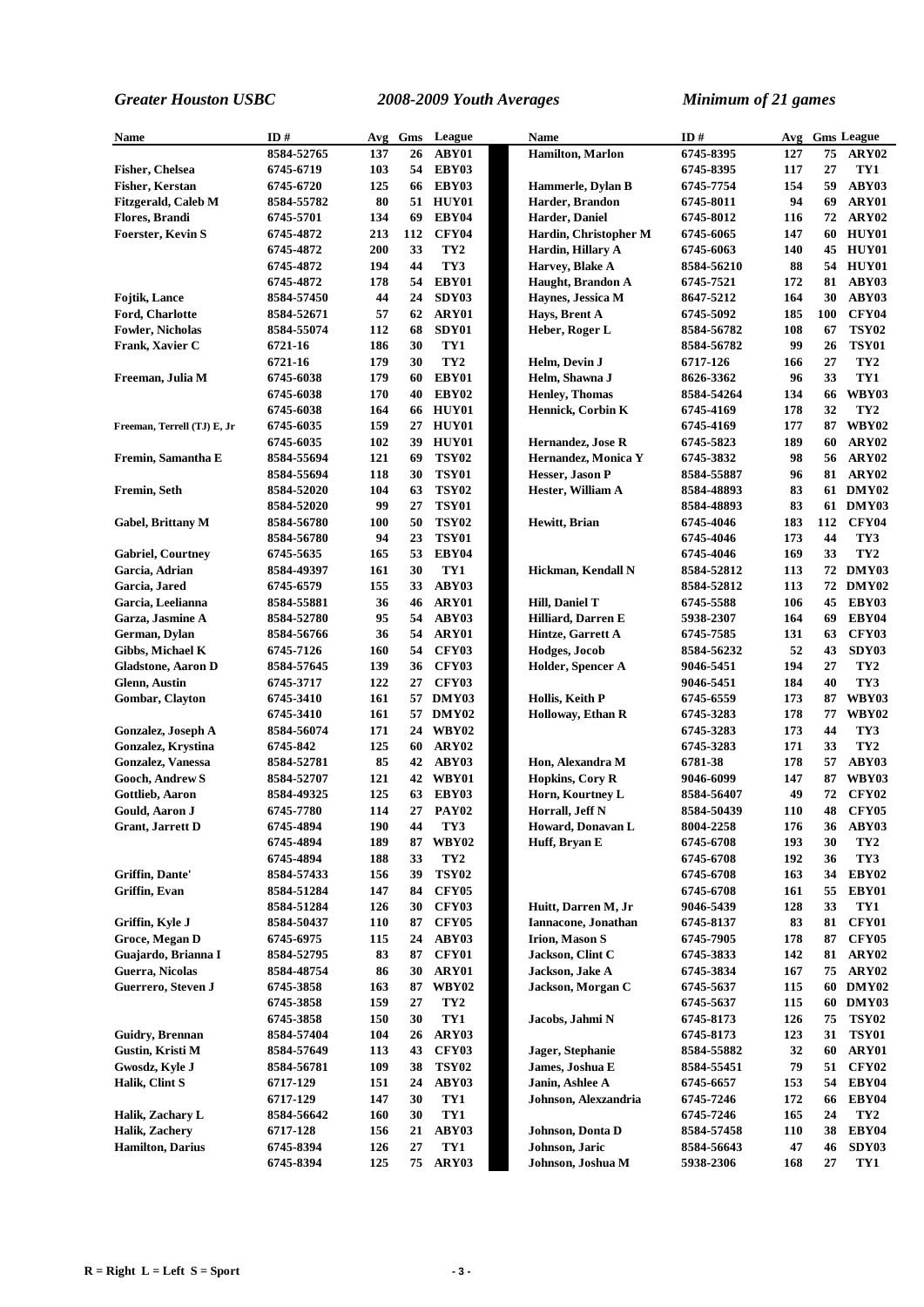| Name                       | ID#                      | Avg        | Gms       | League                       | Name                                          | ID#                     | Avg      |          | <b>Gms League</b>     |
|----------------------------|--------------------------|------------|-----------|------------------------------|-----------------------------------------------|-------------------------|----------|----------|-----------------------|
|                            | 5938-2306                | 163        | 21        | TY <sub>2</sub>              | Lopez, Andrew G                               | 8584-55447              | 80       | 30       | CFY03                 |
| Johnson, Laneya            | 8584-56233               | 56         | 52        | SDY03                        | Lopez, Arielle G                              | 8584-49327              | 165      | 69       | EBY04                 |
| Johnson, Patrick B, Jr     | 6745-4220                | 138        |           | 48 DMY03                     |                                               | 8584-49327              | 162      | 30       | TY <sub>2</sub>       |
|                            | 6745-4220                | 138        |           | <b>48 DMY02</b>              |                                               | 8584-49327              | 159      | 40       | EBY02                 |
| Johnston, Kayla B          | 8584-55783               | 110        |           | 66 HUY01                     |                                               | 8584-49327              | 158      | 30       | TY1                   |
| Jones, Jakob               | 8584-48755               | 107        | 48        | ARY03                        |                                               | 8584-49327              | 156      | 60       | EBY01                 |
| Kalkan, Jonathan D         | 8584-47065               | 187        | 27        | DMY03                        | Lopez, Christian                              | 8584-52809              | 122      | 78       | CFY02                 |
|                            | 8584-47065               | 184        |           | 27 DMY02                     | Loving, Jonathan                              | 6745-8334               | 153      | 66       | <b>HUY01</b>          |
| Karlin, Austin             | 6745-7989                | 162        | 78        | SDY02                        |                                               | 6745-8334               | 151      | 60       | EBY01                 |
| <b>Karlin, Hunter</b>      | 8584-48577               | 122        | 63        | SDY02                        |                                               | 6745-8334               | 142      | 39       | EBY02                 |
| Kelley, Autumn L           | 6745-5471                | 111        | 75        | <b>CFY03</b>                 | Luna, Nicolas                                 | 8584-52719              | 63       | 63       | ARY01                 |
| <b>Kelley, Courtney F</b>  | 8584-52813               | 89         | 72        | <b>CFY02</b>                 | Luna, Rudy, III                               | 8584-55683              | 50       | 66       | ARY01                 |
| Kelley, Samantha D         | 6745-5469                | 121        | 72        | CFY03                        | <b>Lurton, Matthew</b>                        | 6745-3169               | 123      | 84       | <b>CFY05</b>          |
| Kellogg, Benjamin          | 6745-4517                | 192        | 21        | TY <sub>2</sub>              | Lyon, Kaylee L                                | 8584-56572              | 87       | 68       | EBY04                 |
|                            | 6745-4517                | 181        | 47        | <b>CFY03</b>                 | Maddamma, Evan D                              | 6745-6580               | 151      | 31       | ABY03                 |
| Kelly, Maegan M            | 6745-8325                | 165        | 30        | TY1                          | Maignaud, Joshua A                            | 8584-57441              | 163      |          | 42 WBY03              |
|                            | 6745-8325                | 155        | 30        | TY <sub>2</sub>              | Maignaud, Luke A                              | 8584-57442              | 164      | 45       | WBY03                 |
| Kelly, Steven D            | 6745-8227                | 167        | 27        | TY <sub>2</sub>              | Manier, Grant D                               | 8584-56404              | 109      | 48       | CFY05                 |
|                            | 6745-8227                | 147        | 30        | TY1                          |                                               | 8584-56404              | 103      | 87       | CFY01                 |
| Kennedy, Briana E          | 8584-49250               | 150        | 74        | <b>CFY03</b>                 | Markiewicz, Steven                            | 6745-2634               | 180      | 69       | WBY02                 |
| King, Kyle C               | 6745-6074                | 129        | 84        | WBY03                        | Markowitz, Brandon V                          | 8584-56762              | 47       | 48       | <b>PAY01</b>          |
| Kislingbury, Logan D       | 8584-49233               | 167        | 39        | <b>CFY03</b>                 | Markowitz, Max M                              | 8584-56763              | 56       | 48       | <b>PAY01</b>          |
|                            | 8584-49233               | 158        | 87        | CFY01                        | Marsh, Derrick J, Jr                          | 8584-56395              | 124      | 72       | <b>TSY02</b>          |
| Kislingbury, Oakley A      | 8584-49234               | 89         | 87        | CFY01                        |                                               | 8584-56395              | 112      | 33       | <b>TSY01</b>          |
| Kitchens, Kristin M        | 6745-8201                | 148        | 54        | ABY01                        | Marsh, Kayla C                                | 8584-57435              | 69       | 33       | <b>TSY02</b>          |
| Klein, Andrew T            | 8584-56502               | 54         | 43        | ABY02                        | <b>Marshall</b> , Brooke                      | 8584-56406              | 82       | 41       | CFY01                 |
| Klein, Frank J, IV         | 8584-56503               | 32         | 38        | ABY02                        |                                               | 8584-56406              | 69       | 72       | CFY02                 |
| <b>Knight, Andrew S</b>    | 8584-51313               | 199        | 60        | <b>CFY04</b>                 | Marshall, Jordan A                            | 8584-54592              | 123      | 41       | CFY01                 |
| Knight, Jeremy W           | 8584-56830               | 168        | 93        | <b>MN010</b>                 |                                               | 8584-54592              | 109      | 69       | CFY02                 |
| Kordys, Anthony M          | 8584-56783               | <b>110</b> | 60        | <b>TSY02</b>                 | <b>Martin, Austin J</b>                       | 6745-8392               | 97       | 36       | CFY03                 |
|                            | 8584-56783               | 102        | 24        | <b>TSY01</b>                 | Martin, James M                               | 6745-7747               | 112      | 36       | CFY03                 |
| <b>Korn, Daniel</b>        | 6745-5773                | 126        | 24        | WBY01                        | Martin, Joshua                                | 6745-8054               | 132      | 72       | ARY02                 |
| <b>Krause, Chad S</b>      | 8584-55448               | 98         | 88        | CFY01                        | <b>Martin, London</b>                         | 6745-8055               | 154      | 65       | ARY02                 |
| Krause, Ryan E             | 8584-55449               | 104        | 87        | <b>CFY01</b>                 | Martinez, Carissa A                           | 8584-57652              | 84       | 27       | CFY03                 |
| Kuhn, Alex C               | 6913-1381                | 191        | 81        | ABY03                        | <b>Martinez, Christian A</b>                  | 6745-6404               | 119      | 30       | CFY03                 |
| Kuhn, Emma L               | 6913-1686                | 191        | 81        | ABY03                        | <b>Martinez, Xavier S</b>                     | 8584-57437              | 59       | 29       | <b>TSY02</b>          |
| Laufenberg, Bryan E        | 8584-50917               | 116        | 90        | <b>TSY02</b>                 | Maryland, Jelesa L                            | 6745-8145               | 188      | 112      | CFY04                 |
|                            | 8584-50917               | 97         | 39        | <b>TSY01</b>                 |                                               | 6745-8145               | 174      | 44       | TY3                   |
| Laufenberg, Timothy (TJ) P | 8584-50915               | 94         | 36        | <b>TSY01</b>                 |                                               | 6745-8145               | 172      | 33       | TY <sub>2</sub>       |
|                            | 8584-50915               | 93         | 78        | <b>TSY02</b><br><b>TSY02</b> | <b>Matthews</b> , Caleb                       | 8584-52062              | 98<br>63 | 68<br>33 | EBY03<br><b>CFY02</b> |
| Laufenberg, Timothy J      | 8584-50454<br>8584-50454 | 183<br>175 | 87<br>30  | TY1                          | Matticks, Kylie J                             | 8584-54593<br>6745-6206 | 92       | 28       | CFY03                 |
|                            | 8584-50454               | 167        | $\bf{27}$ | TY <sub>2</sub>              | <b>Matticks, Tracie R</b><br>Mattox, Joshua E | 8584-52805              | 151      | 77       | <b>CFY03</b>          |
| Lawley, Ashley N           | 6767-1663                | 178        | 36        | ABY03                        | <b>Mayer</b> , James                          | 8584-52686              | 144      | 81       | SDY02                 |
| Lawson-Serges, Kaelyn K    | 6745-5589                | 92         | 57        | EBY03                        | <b>Mazzola, Matthew E</b>                     | 6745-5360               | 185      | 48       | <b>CFY04</b>          |
| Lazo, Jose R               | 6745-8052                | 176        | 53        | ARY02                        |                                               | 6745-5360               | 176      | 33       | TY <sub>2</sub>       |
| Lazo, Robert A             | 6745-8018                | 123        | 74        | ARY03                        |                                               | 6745-5360               | 176      | 44       | TY3                   |
| Leatherwood, Michael T     | 8584-49501               | 165        | 27        | TY1                          | <b>McCary, Matthew T</b>                      | 8584-50041              | 144      |          | 72 DMY02              |
|                            | 8584-49501               | 134        | 59        | <b>PAY02</b>                 |                                               | 8584-50041              | 144      |          | 72 DMY03              |
| LeFevre, Mark A            | 8584-56071               | 119        | 87        | WBY01                        | <b>McCauley, Matthew</b>                      | 8584-46964              | 143      | 48       | SDY02                 |
| Leger, Rachel L            | 8584-57309               | 138        | 51        | ABY03                        | <b>McClintic, Andy G</b>                      | 6745-3708               | 126      | 87       | <b>CFY05</b>          |
| <b>Lehman, Dominick T</b>  | 9046-5558                | 157        | 27        | TY1                          | <b>McClung, Garrett L</b>                     | 8584-56493              | 117      | 66       | ABY03                 |
| Lewison, Erin K            | 6717-244                 | 120        | 45        | ABY03                        | McClure, Sean                                 | 8584-48852              | 91       | 54       | ABY01                 |
| Lewison, Jake A            | 6717-268                 | 146        | 41        | ABY03                        | <b>McClure</b> , Shane                        | 8584-48853              | 122      | 48       | ABY01                 |
| Linn, Harrison P           | 6745-8138                | 162        | 78        | CFY03                        | <b>McDaniel, Timmy R</b>                      | 6745-5710               | 191      | 79       | ABY03                 |
| Linn, Samantha R           | 6745-8139                | 121        | 63        | <b>CFY03</b>                 |                                               | 6745-5710               | 184      | 33       | TY <sub>2</sub>       |
| Little, Nicholas T         | 6745-7751                | 163        | 69        | ABY03                        |                                               | 6745-5710               | 184      | 44       | TY3                   |
|                            | 6745-7751                | 157        | 36        | ABY01                        | McLendon, Jacob R                             | 8584-55452              | 183      | 30       | CFY03                 |
| Loney, Anthony A           | 6745-4652                | 188        | 66        | SDY02                        | McQueen, Cameron L                            | 6745-7914               | 149      | 72       | EBY03                 |
| Lopez, Amanda              | 8584-49320               | 179        | 72        | EBY04                        | McQueen, Terence C                            | 6745-7915               | 196      | 44       | TY3                   |
|                            | 8584-49320               | 175        | 33        | TY <sub>2</sub>              |                                               | 6745-7915               | 190      | 33       | TY <sub>2</sub>       |
|                            | 8584-49320               | 167        | 33        | TY1                          |                                               | 6745-7915               | 188      | 69       | EBY04                 |
|                            | 8584-49320               | 163        | 40        | EBY02                        | Mejia, Noah                                   | 6745-8019               | 122      | 60       | ARY03                 |
|                            | 8584-49320               | 162        | 53        | EBY01                        | Mejia, Sydney                                 | 6745-8020               | 60       |          | 54 ARY03              |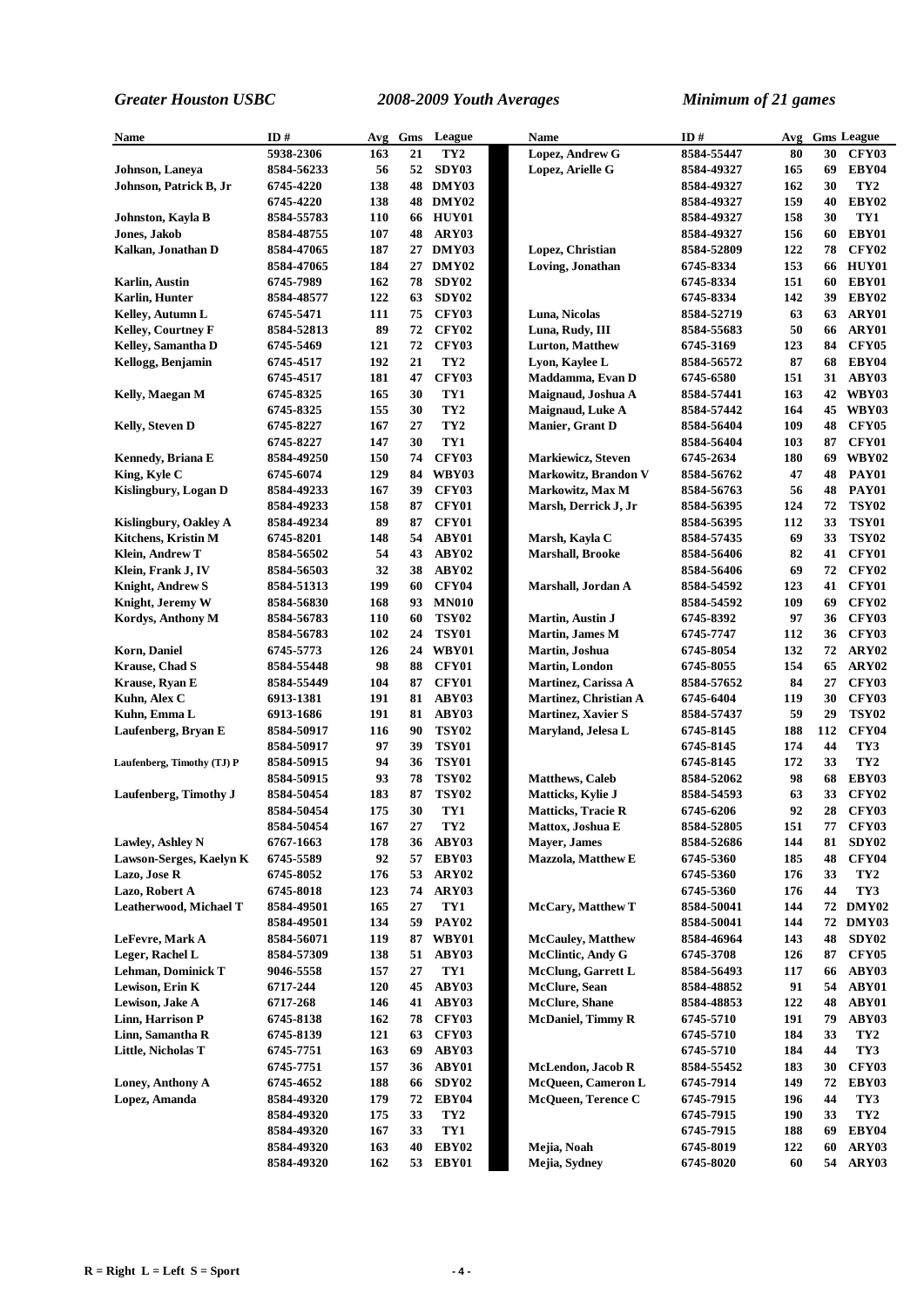| Name                                                 | ID#                      |            | Gms      | League                       | <b>Name</b>                              | ID#                      | Avg        |          | <b>Gms League</b>      |
|------------------------------------------------------|--------------------------|------------|----------|------------------------------|------------------------------------------|--------------------------|------------|----------|------------------------|
| Melnyk, Charlena J                                   | 6745-6931                | Avg<br>176 | 33       | TY1                          | Peet, Engelica                           | 8584-48757               | 76         | 75       | ARY03                  |
|                                                      | 6745-6931                | 162        | 33       | TY <sub>2</sub>              | Pegues, Aaron R                          | 6745-8286                | 116        | 78       | ARY03                  |
|                                                      | 8584-55784               | 112        |          | 36 HUY01                     | Perez, Jessie A                          | 8584-55440               | 146        | 87       | <b>CFY05</b>           |
| Melton, Christopher "Dylan"<br><b>Mendez, Mark Z</b> | 6767-1938                | 189        | 56       | ABY03                        | Perkins, Oran                            | 8584-52064               | 162        | 33       | TY <sub>2</sub>        |
| Merrifield, Andrew P                                 | 8584-47807               | <b>110</b> | 21       | ABY01                        |                                          | 8584-52064               | 161        | 66       | EBY04                  |
| Meza, Adrian                                         | 6745-6471                | 126        | 33       | ARY02                        | Peterson, Austin J                       | 6745-7925                | 106        | 60       | HUY01                  |
| Meza, Anjelica M                                     | 8584-49855               | 97         | 24       | ABY01                        | Pettengill, Matthew L                    | 8584-56397               | 83         | 73       | <b>TSY02</b>           |
| Meza, Daniel                                         | 6745-844                 | 179        | 24       | ARY02                        |                                          | 8584-56397               | 75         | 36       | <b>TSY01</b>           |
| Micetich, Julie Ann S                                | 8584-55658               | 72         | 30       | <b>CFY02</b>                 | Phillips, Courtney L                     | 6745-1966                | 166        | 30       | TY1                    |
| <b>Micetich, Matthew M</b>                           | 8584-55657               | 64         | 36       | CFY03                        | <b>Phillips, Damien M</b>                | 6745-7507                | 154        |          | 51 DMY03               |
| Miller, Hannah                                       | 8584-52677               | 47         | 23       | ARY03                        |                                          | 6745-7507                | 154        |          | 51 DMY02               |
| Miller, Jennifer G                                   | 8584-54087               | 100        | 69       | DMY03                        | Phillips, Daniel J                       | 8584-56421               | 92         | 48       | CFY01                  |
|                                                      | 8584-54087               | 100        | 69       | DMY02                        |                                          | 8584-56421               | 86         | 81       | <b>CFY03</b>           |
| <b>Miller, Lauren</b>                                | 6745-8193                | 83         | 44       | PAY02                        | Phillips, Joshua C                       | 8584-56420               | 71         | 48       | CFY01                  |
| <b>Miller, Nick</b>                                  | 8584-57646               | 149        | 30       | <b>CFY03</b>                 |                                          | 8584-56420               | 69         | 75       | CFY03                  |
| Mills, Colton A                                      | 6767-1929                | 145        | 51       | ABY01                        | Phillips, Nicholas A                     | 8584-47789               | 149        |          | 33 DMY02               |
| Misemer, Anna                                        | 5491-162                 | 160        | 29       | TY1                          |                                          | 8584-47789               | 149        |          | 33 DMY03               |
|                                                      | 5491-162                 | 155        | 30       | TY <sub>2</sub>              | Phillips, Sarah M                        | 8584-56422               | 85         | 74       | CFY03                  |
| Mitchell, Scott P                                    | 8584-52770               | 99         | 63       | ABY01                        | <b>Phillips, Tanner P</b>                | 6745-7508                | 145        |          | 57 DMY02               |
|                                                      | 6745-6361                | 191        | 84       | <b>CFY05</b>                 |                                          | 6745-7508                | 145        |          | 57 DMY03               |
| <b>Money, Ryan</b>                                   | 6745-6361                | 187        | 33       | TY <sub>2</sub>              | <b>Platow, Dustin D</b>                  | 8584-57440               | 148        |          | 30 WBY03               |
|                                                      | 6745-6361                | 186        | 66       | <b>CFY03</b>                 | <b>Plazinich</b> , Brett                 | 8584-54253               | 148        | 66       | EBY03                  |
|                                                      | 6745-6361                | 182        | 44       | TY3                          | Pollock, Jon D                           | 8584-56508               | 85         | 58       | ABY01                  |
|                                                      | 6745-6361                | 162        | 58       | EBY01                        | Potter, Justin L                         | 8584-50375               | 174        | 36       | ABY03                  |
| <b>Montemayor</b> , Domenic                          | 8584-46952               | 125        | 76       | SDY01                        | Price, Rina J                            | 6745-4808                | 161        | 30       | TY1                    |
| <b>Montemayor</b> , Isabel                           | 8584-52704               | 70         | 49       | SDY03                        |                                          | 6745-4808                | 156        | 30       | TY <sub>2</sub>        |
| <b>Moon-Puente, Eathon T</b>                         |                          | 72         | 63       | <b>PAY01</b>                 | Pyle, Jadon C                            | 8584-55786               | 96         | 63       | HUY01                  |
|                                                      | 8584-50784               | 176        | 27       | TY <sub>2</sub>              |                                          | 6745-8026                | 89         | 30       | ARY03                  |
| <b>Moore, Dominique R</b>                            | 10-904139<br>10-904139   | 159        | 27       | TY1                          | Pyle, Kaileigh                           | 8584-55785               | 107        | 54       | HUY01                  |
|                                                      |                          | 71         | 57       | WBY01                        | Pyle, Leah K                             |                          |            |          | 54 HUY01               |
| <b>Morrison, Lauren E</b>                            | 8584-56217<br>6745-7550  | 157        | 27       | ABY03                        | Pyle, Nathan C                           | 8584-52237<br>8584-48758 | 115<br>55  | 26       | ARY01                  |
| <b>Moseley, Samuel Z</b>                             |                          |            |          |                              | Quiroa, Alexiya                          |                          |            |          |                        |
| Mosher, David A                                      | 6745-7079<br>6745-7413   | 112<br>134 |          | 66 HUY01                     | Quiroa, Veronica<br>Ramirez, Christopher | 6745-4791<br>6745-6295   | 141        | 39<br>50 | ARY02<br>ARY02         |
| Mosher, Jacob A                                      |                          | 153        |          | 66 HUY01                     |                                          |                          | 167        |          | EBY04                  |
| Musachio, Giovanni A                                 | 8584-48142               |            |          | 42 WBY03                     | Ramirez, Victoria M                      | 6745-5244                | 149        | 36       |                        |
| Naff, Rachel L                                       | 8584-57409               | 117<br>117 |          | 27 DMY02                     | Rammage, Kyle A                          | 8584-57647               | 149<br>91  | 33<br>27 | <b>CFY03</b><br>TY1    |
|                                                      | 8584-57409<br>6745-6732  | 98         |          | 27 DMY03                     | <b>Rankin, Corrie</b>                    | 6745-7993<br>6745-7993   | 87         | 44       | SDY03                  |
| Nauert, Alex                                         |                          | 109        |          | 57 HUY01<br>57 HUY01         | <b>Rankin, Lauren T</b>                  | 6745-5332                | 159        | 66       | SDY02                  |
| <b>Nauert, Allison</b><br><b>Nauert, Andrew</b>      | 6745-6733<br>6745-6734   | 99         | 60       | HUY01                        |                                          | 6745-5332                | 156        | 33       | TY1                    |
|                                                      |                          | 82         | 29       | <b>PAY02</b>                 | Ransom, Sara                             | 6745-4738                | 133        | 27       | TY1                    |
| Navo, Crystal D<br>Nepute, Chris J                   | 8584-57873<br>6745-6594  | 160        | 42       | ABY03                        |                                          | 6745-4738                | 128        | 69       | SDY02                  |
| Norwood, Magen                                       | 8584-57773               | 170        |          | 30 EBY04                     | Rasmussen, Halie M                       | 6745-6207                | 176        | 48       | CFY04                  |
|                                                      |                          |            | 90       |                              |                                          |                          |            |          |                        |
| Nounou, Chase H<br>Nounou, Laith H                   | 8584-52798<br>8584-52799 | 73<br>83   | 90       | <b>CFY01</b><br><b>CFY01</b> |                                          | 6745-6207<br>6745-6207   | 174<br>166 | 33<br>44 | TY <sub>2</sub><br>TY3 |
| Nounou, Samira                                       | 8584-57644               | 80         | 48       | <b>CFY01</b>                 | Razo, Ernest                             | 6745-4164                | 158        | 72       | ARY02                  |
| Obaya, Andrea A                                      | 8584-53787               | 63         | 45       | ARY03                        | Razo, Kassandra                          | 6745-8028                | 93         | 55       | ARY03                  |
| O'Brien, Christopher A                               | 8584-54568               | 127        | 87       | <b>CFY05</b>                 | Reaves, Dakota C                         | 8584-55661               | 118        | 87       | <b>WBY01</b>           |
| <b>Ohlendorf, Kristopher K</b>                       | 6745-1528                | 184        |          | 87 WBY02                     | <b>Reaves, Dalton</b>                    | 6745-5782                | 136        | 84       | WBY01                  |
| O'Keefe, Christina                                   | 8584-51302               | 86         | 78       | CFY01                        | Rector, Keifer                           | 6745-1927                | 179        | 24       | TY1                    |
| Olson, Jake                                          | 8584-46953               | 122        | 57       | SDY <sub>02</sub>            | Reifschneider, Delain P                  | 8584-50434               | 85         | 49       | CFY02                  |
| Osbourn, Sean                                        | 6745-2767                | 196        | 60       | <b>CFY04</b>                 | Retterer, Alex                           | 8584-52688               | 133        | 51       | SDY02                  |
| Osterman, Vaughn                                     | 8584-55438               | 105        | 72       | <b>CFY03</b>                 | Rex, Janna L                             | 6745-4773                | 131        | 60       | ARY02                  |
| O'Toole, Caitlyn E                                   | 6745-7869                | 112        |          | 54 HUY01                     | Rice, Tiandra J                          | 8584-57467               | 108        | 39       | <b>PAY02</b>           |
|                                                      |                          | 127        |          |                              | Richmond, Anastasia (Stacey)             |                          |            |          | TY1                    |
| Ott, Collin P<br>Overaitis, Austin C                 | 6745-7711<br>8584-56403  | 54         | 76<br>81 | ABY03<br><b>CFY01</b>        | <b>Richmond, David W</b>                 | 10-1989061<br>9046-5431  | 136<br>171 | 30<br>33 | TY1                    |
| Owen, David                                          | 6745-2879                | 170        | 30       | EBY04                        |                                          | 9046-5431                | 171        | 33       | TY <sub>2</sub>        |
| Paddison, Dylan                                      | 8584-49356               | 199        | 44       | TY3                          | <b>Rieger, Dillon B</b>                  | 9046-6103                | 158        | 33       | TY1                    |
|                                                      | 8584-49356               | 197        | 33       | TY <sub>2</sub>              | Riley, Kennon C                          | 6745-5669                | 180        | 81       | MNY01                  |
|                                                      | 8584-49356               | 194        |          | 36 DMY02                     |                                          | 6745-5669                | 157        | 30       | TY <sub>2</sub>        |
| Pastor, Kyle                                         | 6745-5416                | 182        | 33       | EBY04                        | <b>Rister, Bradley</b>                   | 8584-56416               | 96         | 60       | <b>CFY03</b>           |
| Paul, Jordan                                         | 8584-54254               | 138        | 63       | SDY02                        | Roach, Cyle A                            | 8584-56424               | 88         | 39       | <b>CFY05</b>           |
| Paul, Xenia A                                        | 6745-5826                | 157        |          | 55 ARY02                     | Robinson, Ashley A                       | 8584-55884               | 61         | 78       | ARY01                  |
| Payne, Christopher A                                 | 6745-7506                | 149        |          | 69 DMY03                     | Rodriguez, Alexis B                      | 6745-3348                | 168        | 27       | TY <sub>2</sub>        |
|                                                      | 6745-7506                | 149        |          | 69 DMY02                     |                                          | 6745-3348                | 160        | 30       | TY1                    |
|                                                      |                          |            |          |                              |                                          |                          |            |          |                        |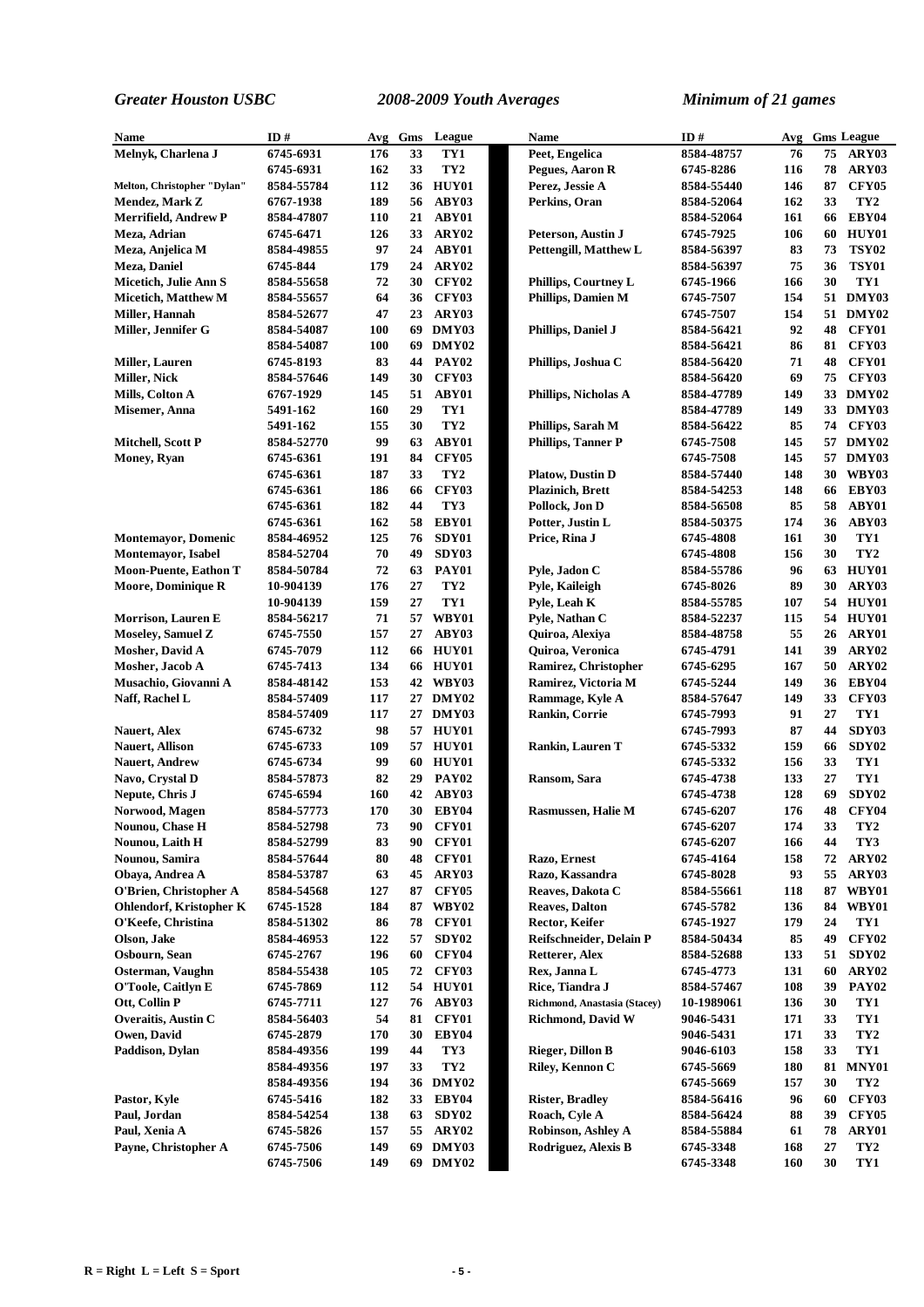| Name                           | ID#        | Avg | Gms | League            | Name                         | ID#        |     |    | Avg Gms League  |
|--------------------------------|------------|-----|-----|-------------------|------------------------------|------------|-----|----|-----------------|
|                                | 6745-3348  | 158 | 50  | EBY04             | Simpson, Tyler               | 6745-8273  | 111 |    | 21 WBY01        |
| Rodriguez, Angel C             | 6745-4682  | 188 | 30  | TY <sub>2</sub>   | Slanina, Grant J             | 6745-5713  | 176 |    | 78 ABY03        |
|                                | 6745-4682  | 182 | 44  | TY3               | Slenker, Richard             | 6745-7982  | 193 |    | <b>81 MNY01</b> |
| Rodriguez, Farra               | 6745-3349  | 181 | 30  | TY <sub>2</sub>   | Smith, Joshua W              | 8584-55787 | 26  |    | 54 HUY01        |
|                                | 6745-3349  | 176 | 59  | EBY04             | Smith, Sara R                | 6745-5715  | 148 |    | 71 ABY03        |
|                                | 6745-3349  | 170 | 40  | TY3               | Smith, Shelby N              | 6745-4478  | 167 |    | <b>78 WBY03</b> |
| Rose, Zachery                  | 8584-56400 | 64  | 81  | CFY01             |                              | 6745-4478  | 163 | 30 | TY <sub>2</sub> |
| <b>Rupertus, Ronnie</b>        | 8584-53206 | 98  |     | 30 MNY01          | Smith, Shyla K               | 8584-48896 | 79  |    | 36 DMY02        |
| <b>Russell, Erin E</b>         | 8584-50363 | 87  | 24  | ABY01             | Smith, Tianna                | 8584-52063 | 72  | 68 | EBY03           |
| Russell, Jackson L             | 8584-57436 | 77  | 45  | <b>TSY02</b>      | <b>Smoot, Charles T, III</b> | 6745-1270  | 215 | 81 | ABY03           |
| <b>Rutherford, Amy M</b>       | 6745-1267  | 178 | 81  | ABY03             |                              | 6745-1270  | 207 | 44 | TY3             |
|                                | 6745-1267  | 173 | 27  | TY1               |                              | 6745-1270  | 204 | 27 | TY <sub>2</sub> |
|                                | 6745-1267  | 172 | 27  | TY <sub>2</sub>   |                              | 6745-1270  | 191 | 60 | EBY01           |
| <b>Rutherford, Kimberely A</b> | 8584-54525 | 129 | 66  | ABY03             |                              | 6745-1270  | 184 | 40 | EBY02           |
| Sadat, Sean B                  | 6745-3861  | 194 | 44  | TY3               | Solis, Jonathan C            | 8584-56504 | 64  | 45 | ABY02           |
|                                | 6745-3861  | 193 | 72  | EBY04             | Sorensen, Christopher        | 6745-7455  | 163 | 81 | ARY02           |
|                                | 6745-3861  | 192 | 33  | TY <sub>2</sub>   | Sorosiak, Nathan W           | 6745-8379  | 164 | 36 | <b>WBY02</b>    |
| Sagastum, Juan C               | 8584-55211 | 164 |     | 63 DMY02          | Southall, Kennedi            | 8584-57283 | 36  | 39 | ARY01           |
|                                | 8584-55211 | 153 | 27  | DMY03             | Sparling, Christian          | 9046-5427  | 123 | 30 | TY1             |
| Saldana, Nicole                | 6745-5848  | 72  | 30  | ARY02             | Spell, Matt                  | 8584-50376 | 96  | 54 | ABY03           |
| Salinas, Alex                  | 6745-8177  | 115 | 53  | <b>TSY02</b>      | <b>Sprague, Michael</b>      | 6745-2229  | 164 | 78 | CFY03           |
|                                | 6745-8177  | 113 | 24  | <b>TSY01</b>      | <b>Stachowiak, Travis C</b>  | 8584-57648 | 109 | 42 | CFY03           |
| Sanchez, Esteban, Jr           | 8584-56767 | 47  | 21  | ARY03             | <b>Stafford, Brady</b>       | 8584-57774 | 156 | 27 | EBY04           |
| Sanchez, Steven R              | 6745-1886  | 178 | 75  | ARY02             | Stallings, Lori M            | 8584-55788 | 104 | 66 | HUY01           |
| <b>Sanders, Christian</b>      | 8584-55885 | 42  | 69  | ARY01             | Starks, Joseph O             | 6745-7371  | 145 | 78 | <b>TSY02</b>    |
| Sarangaya, Franz V             | 8584-53077 | 192 | 21  | TY1               |                              | 6745-7371  | 135 | 30 | <b>TSY01</b>    |
|                                | 8584-53077 | 181 | 30  | TY <sub>2</sub>   | <b>Starks, Tynea D</b>       | 6745-7372  | 108 | 69 | <b>TSY02</b>    |
|                                | 8584-53077 | 176 | 84  | WBY02             |                              | 6745-7372  | 106 | 24 | TSY01           |
| Sarangaya, Larissa Mae M       | 8584-56216 | 133 | 72  | WBY01             | Staton, Kiara J              | 8584-56569 | 71  | 57 | EBY03           |
|                                | 8584-56216 | 120 | 21  | TY1               | Steakle, Kaleena E           | 8584-52239 | 109 |    | 66 HUY01        |
| Sartor, Michael                | 8584-55886 | 51  | 72  | ARY01             | Steakle, Korinne M           | 8584-52240 | 80  | 66 | HUY01           |
| Sauceda, Christopher E         | 8647-5672  | 161 | 33  | ABY03             | Steele, Stephanie L          | 6745-8195  | 99  | 48 | <b>PAY02</b>    |
| <b>Savage, Devon</b>           | 6745-7736  | 153 |     | 63 WBY03          | <b>Stephens, Kristina</b>    | 8584-49358 | 131 | 27 | TY1             |
| Savage, Dominick C             | 6745-3851  | 207 |     | 72 DMY02          | <b>Stephens, Matthew C</b>   | 8584-52819 | 113 | 87 | CFY05           |
|                                | 6745-3851  | 207 |     | 72 DMY03          | <b>Stevens, Bryson S</b>     | 6745-8338  | 158 | 72 | ABY03           |
|                                | 6745-3851  | 197 | 44  | TY3               | <b>Stoker, Anthony W</b>     | 8584-56784 | 120 | 63 | <b>TSY02</b>    |
|                                | 6745-3851  | 186 | 30  | TY <sub>2</sub>   |                              | 8584-56784 | 110 | 24 | <b>TSY01</b>    |
| <b>Sawyer, Reece P</b>         | 6745-6040  | 143 |     | 66 HUY01          | <b>Stoker, Shannon M</b>     | 6745-8257  | 107 | 71 | ABY03           |
|                                | 6745-6040  | 140 | 39  | EBY02             | Strickland, Alexander D      | 6717-120   | 195 | 24 | ABY03           |
|                                | 6745-6040  | 139 | 50  | EBY01             |                              | 6717-120   | 180 | 33 | TY <sub>2</sub> |
| Schleider, Christopher A       | 8584-48145 | 175 | 87  | WBY02             |                              | 6717-120   | 169 | 33 | TY1             |
|                                | 8584-48145 | 166 | 33  | TY1               |                              | 6717-120   | 165 | 58 | EBY01           |
|                                | 8584-48145 | 162 | 33  | TY <sub>2</sub>   | <b>Strickland, Taylor</b>    | 8584-56228 | 64  | 21 | SDY01           |
| Schoiber, Eric J               | 8584-52814 | 75  | 75  | <b>CFY02</b>      | Sutter, Colin                | 8584-56076 | 161 |    | 87 WBY03        |
| <b>Schoiber, Steven</b>        | 6745-1369  | 192 | 40  | TY3               | Sutter, Will                 | 8584-56073 | 98  |    | 84 WBY01        |
|                                | 6745-1369  | 192 | 104 | <b>CFY04</b>      | Swank, Briana L              | 8584-56209 | 78  |    | <b>48 HUY01</b> |
|                                | 6745-1369  | 187 | 30  | TY <sub>2</sub>   | <b>Taylor, James A</b>       | 6745-3925  | 161 | 72 | ARY02           |
| <b>Schreiber, Donovan</b>      | 8584-49903 | 136 | 24  | TY1               | <b>Taylor, Justin D</b>      | 8584-48760 | 108 | 60 | ARY03           |
|                                | 8584-49903 | 136 | 60  | <b>PAY02</b>      | Taylor, Samiya P             | 8584-55688 | 34  | 36 | ARY01           |
| Schwartz, Chelsea J            | 6745-6945  | 136 | 63  | <b>TSY02</b>      | Taylor, Semp P, II           | 8584-49992 | 141 | 51 | ARY02           |
|                                | 6745-6945  | 131 | 33  | <b>TSY01</b>      | Taylor, Stephen (Joey) J     | 8584-48038 | 116 |    | 60 HUY01        |
| Scrogin, Hunter B              | 6745-2919  | 184 | 42  | SDY <sub>02</sub> | <b>Taylor, Steven J</b>      | 8584-57543 | 126 | 27 | ABY03           |
| Seanor, David L                | 6745-7753  | 184 | 30  | TY <sub>2</sub>   | Terence, Benjus J            | 8584-55689 | 69  | 54 | ARY02           |
|                                | 6745-7753  | 180 | 78  | ABY03             | Thomas, Dakota W             | 8584-55753 | 147 | 72 | ARY02           |
|                                | 6745-7753  | 176 | 65  | ABY01             | Thorman, Darrell J           | 6745-5748  | 93  | 87 | <b>CFY05</b>    |
|                                | 6745-7753  | 166 | 40  | TY3               | <b>Tijerina</b> , Ray        | 8584-56764 | 29  | 27 | ARY01           |
| Semler, Holly L                | 6745-8066  | 121 | 75  | ARY <sub>02</sub> | <b>Tolliver, Derek M</b>     | 6745-6399  | 149 | 72 | CFY05           |
| Serrano, Kayla                 | 6745-688   | 177 | 75  | ARY <sub>02</sub> | <b>Tompkins, Logon P</b>     | 8584-57434 | 72  | 21 | <b>TSY02</b>    |
|                                | 6745-688   | 162 | 24  | TY2               | <b>Townsend, Andrew B</b>    | 8584-48459 | 121 | 69 | WBY01           |
| Sharp, Chloe E                 | 8584-50359 | 66  | 56  | ABY02             | Travis, Elizabeth J          | 6745-7117  | 96  | 37 | CFY01           |
| Shunka, Kyle T                 | 6745-4501  | 150 | 39  | <b>CFY03</b>      | <b>Trotter, Charlie R</b>    | 6745-6665  | 105 | 58 | EBY04           |
| Sicilia, Joseph B              | 8584-57457 | 105 | 42  | EBY03             | Tully, Drew A                | 6717-162   | 168 | 33 | TY <sub>2</sub> |
| Silvas, Charles (Fillipe)      | 10-1815286 | 206 | 81  | ABY03             |                              | 6717-162   | 161 | 33 | TY1             |
| Simmons, Madison C             | 6745-8327  | 143 | 30  | TY1               |                              | 6717-162   | 149 | 39 | EBY01           |